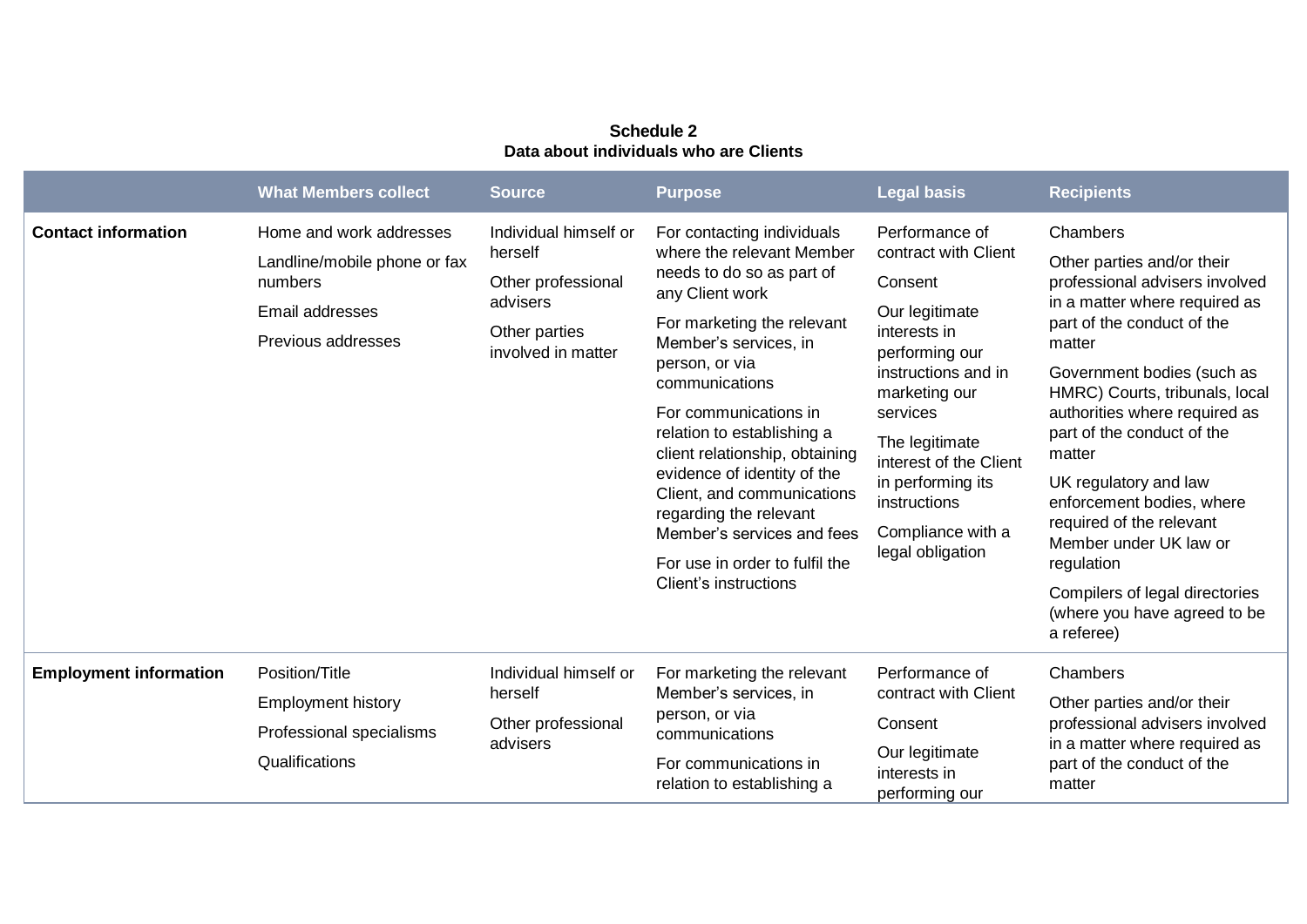|                  | <b>What Members collect</b>                                                                                       | <b>Source</b>                       | <b>Purpose</b>                                                                                                                                      | <b>Legal basis</b>                                                                                    | <b>Recipients</b>                                                                                                                     |
|------------------|-------------------------------------------------------------------------------------------------------------------|-------------------------------------|-----------------------------------------------------------------------------------------------------------------------------------------------------|-------------------------------------------------------------------------------------------------------|---------------------------------------------------------------------------------------------------------------------------------------|
|                  |                                                                                                                   | Other parties<br>involved in matter | client relationship, obtaining<br>evidence of identity of the<br>Client, and communications<br>regarding the relevant<br>Member's services and fees | instructions and in<br>marketing our<br>services<br>Compliance with a<br>legal obligation             | Government bodies (such as<br>HMRC) Courts, tribunals, local<br>authorities where required as<br>part of the conduct of the<br>matter |
|                  |                                                                                                                   |                                     |                                                                                                                                                     |                                                                                                       | UK regulatory and law<br>enforcement bodies, where<br>required of the relevant<br>Member under UK law or<br>regulation                |
| <b>Interests</b> | Professional and personal<br>Individual himself or<br>herself<br>interests<br>Other parties<br>involved in matter |                                     | For use in order to fulfil the<br>Client's instructions                                                                                             | Performance of                                                                                        | Chambers                                                                                                                              |
|                  |                                                                                                                   |                                     |                                                                                                                                                     | contract with client<br>Consent                                                                       | Other parties and/or their<br>professional advisers involved                                                                          |
|                  |                                                                                                                   |                                     |                                                                                                                                                     | Our legitimate<br>interests in<br>performing our<br>instructions and in<br>marketing our<br>services. | in a matter where required as<br>part of the conduct of the<br>matter                                                                 |
|                  |                                                                                                                   |                                     |                                                                                                                                                     |                                                                                                       | Government bodies (such as<br>HMRC) Courts, tribunals, local<br>authorities where required as                                         |
|                  |                                                                                                                   |                                     | The legitimate<br>interest of the Client<br>in performing its<br>instructions.                                                                      | part of the conduct of the<br>matter                                                                  |                                                                                                                                       |
|                  |                                                                                                                   |                                     | For marketing the relevant<br>Member's services, in<br>person, or via<br>communications                                                             | Our legitimate<br>interests in marketing<br>our services                                              | Chambers                                                                                                                              |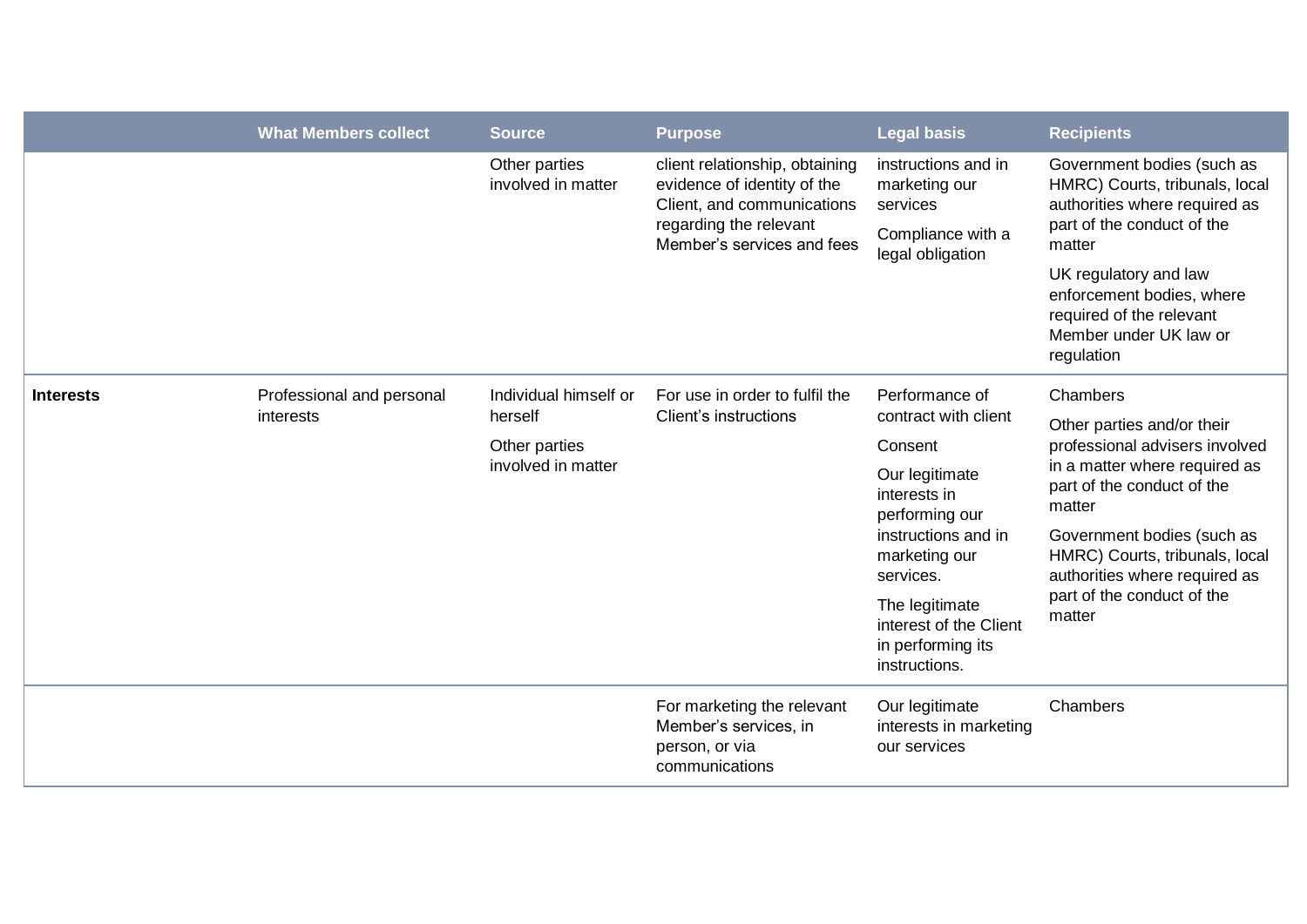|                                | <b>What Members collect</b>                                                                                                                                                                  | <b>Source</b>                                                                                                                                                                             | <b>Purpose</b>                                                                                                                                                                                             | <b>Legal basis</b>                                                                                                                                                                                                              | <b>Recipients</b>                                                                                                                                                                                                                                                                                                                                                                                                                 |
|--------------------------------|----------------------------------------------------------------------------------------------------------------------------------------------------------------------------------------------|-------------------------------------------------------------------------------------------------------------------------------------------------------------------------------------------|------------------------------------------------------------------------------------------------------------------------------------------------------------------------------------------------------------|---------------------------------------------------------------------------------------------------------------------------------------------------------------------------------------------------------------------------------|-----------------------------------------------------------------------------------------------------------------------------------------------------------------------------------------------------------------------------------------------------------------------------------------------------------------------------------------------------------------------------------------------------------------------------------|
| <b>Financial information</b>   | <b>Bank details</b><br><b>Transaction history</b>                                                                                                                                            | Individual himself or<br>herself<br>Other professional<br>advisers<br>Other parties<br>involved in matter<br>Third party<br>information sources.<br>such as credit<br>reference databases | Captured when we receive<br>or make a payment to/from<br>an individual, or make<br>payments on behalf of an<br>individual and retained as<br>evidence of the transactions                                  | Performance of<br>contract with client<br>Compliance with a<br>legal obligation<br>Our legitimate<br>interests in<br>performing our<br>instructions and<br>establishing the<br>Client's ability to pay<br>the costs of a matter | Chambers<br>Our bank<br>Other parties and/or their<br>professional advisers involved<br>in a matter where required as<br>part of the conduct of the<br>matter<br>Government bodies (such as<br>HMRC) Courts, tribunals, local<br>authorities, where required as<br>part of the conduct of the<br>matter<br>UK regulatory and law<br>enforcement bodies, where<br>required of the relevant<br>Member under UK law or<br>regulation |
| <b>ID document information</b> | Information contained in or<br>provided to us as part of any<br>client ID checks. This<br>includes details included in<br>copy personal photo and<br>residential ID documents we<br>receive. | Individual himself or<br>herself<br>Other professional<br>advisers                                                                                                                        | For communications in<br>relation to establishing a<br>client relationship, obtaining<br>evidence of identity of the<br>Client, and communications<br>regarding the relevant<br>Member's services and fees | Compliance with a<br>legal obligation<br>Consent                                                                                                                                                                                | Chambers<br>UK regulatory and law<br>enforcement bodies, where<br>required of the relevant<br>Member under UK law or<br>regulation<br>With the consent of the<br>individual, the relevant Member<br>will provide copies of<br>documents to other<br>organisations who wish to                                                                                                                                                     |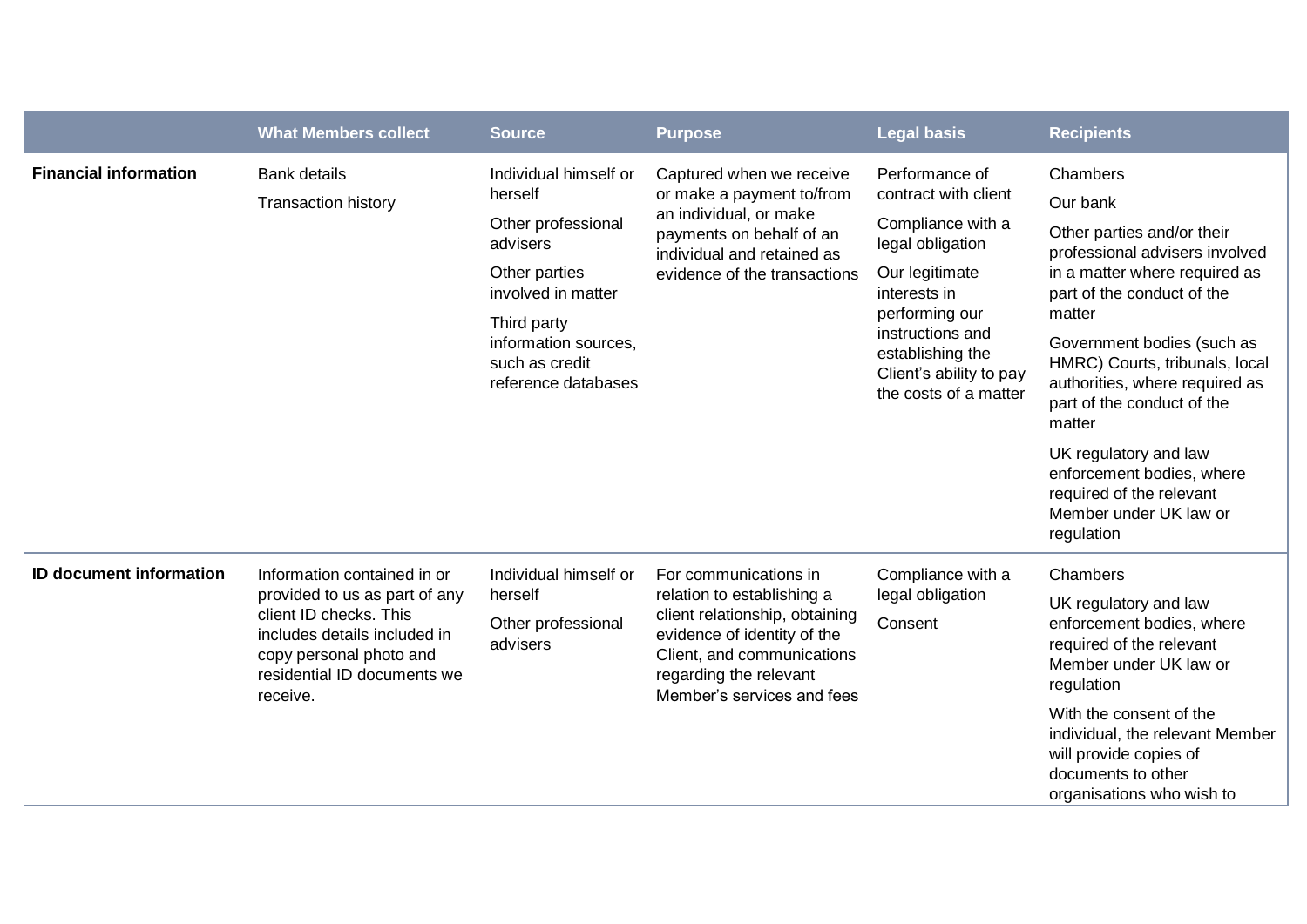|              | <b>What Members collect</b>                                                                                                                                                                                                                                                                                                                                                                                                                                                                                                                                                                                                                                                                                                                                                                            | <b>Source</b>                                                                                                                                                                             | <b>Purpose</b>                                          | <b>Legal basis</b>                                                                                                                                                                                                                                                                  | <b>Recipients</b>                                                                                                                                                                                                                                                                                                                                                                                                                                                                                                                                                                                      |
|--------------|--------------------------------------------------------------------------------------------------------------------------------------------------------------------------------------------------------------------------------------------------------------------------------------------------------------------------------------------------------------------------------------------------------------------------------------------------------------------------------------------------------------------------------------------------------------------------------------------------------------------------------------------------------------------------------------------------------------------------------------------------------------------------------------------------------|-------------------------------------------------------------------------------------------------------------------------------------------------------------------------------------------|---------------------------------------------------------|-------------------------------------------------------------------------------------------------------------------------------------------------------------------------------------------------------------------------------------------------------------------------------------|--------------------------------------------------------------------------------------------------------------------------------------------------------------------------------------------------------------------------------------------------------------------------------------------------------------------------------------------------------------------------------------------------------------------------------------------------------------------------------------------------------------------------------------------------------------------------------------------------------|
|              |                                                                                                                                                                                                                                                                                                                                                                                                                                                                                                                                                                                                                                                                                                                                                                                                        |                                                                                                                                                                                           |                                                         |                                                                                                                                                                                                                                                                                     | verify the identity of the<br>individual                                                                                                                                                                                                                                                                                                                                                                                                                                                                                                                                                               |
| <b>Other</b> | Other information which is<br>relevant to our services and<br>which is supplied to us or<br>obtained by us in order to<br>fulfil instructions from the<br>Client. The nature of the<br>information will depend upon<br>the matter concerned but<br>may include:<br>Information about health (for<br>example in the context of<br>medical treatment or<br>employment disputes or<br>private wealth planning)<br>Information about the<br>individual's sex life (for<br>example in the context of<br>matrimonial matters)<br>Copies of correspondence,<br>messages and documents<br>written by or to the individual.<br>Information about trade union<br>membership in the context of<br>employment matters<br>Information about criminal<br>convictions, where these are<br>pertinent to a matrimonial, | Individual himself or<br>herself<br>Other professional<br>advisers<br>Other parties<br>involved in matter<br>Third party<br>information sources,<br>such as credit<br>reference databases | For use in order to fulfil the<br>Client's instructions | Performance of<br>contract with Client<br>Consent<br>Our legitimate<br>interests in<br>performing our<br>instructions and in<br>marketing our<br>services<br>The legitimate<br>interest of the Client<br>in performing its<br>instructions<br>Compliance with a<br>legal obligation | Chambers<br>Other parties and/or their<br>professional advisers involved<br>in a matter where required as<br>part of the conduct of the<br>matter<br>Government bodies (such as<br>HMRC) Courts, tribunals, local<br>authorities where required as<br>part of the conduct of the<br>matter<br>UK regulatory and law<br>enforcement bodies, where<br>required of the relevant<br>Member under UK law or<br>regulation<br>Members may disclose<br>personal data to pupils/mini<br>pupils, however mini pupils<br>should not be given access to<br>any files which contain special<br>categories of data. |
|              |                                                                                                                                                                                                                                                                                                                                                                                                                                                                                                                                                                                                                                                                                                                                                                                                        |                                                                                                                                                                                           |                                                         |                                                                                                                                                                                                                                                                                     |                                                                                                                                                                                                                                                                                                                                                                                                                                                                                                                                                                                                        |